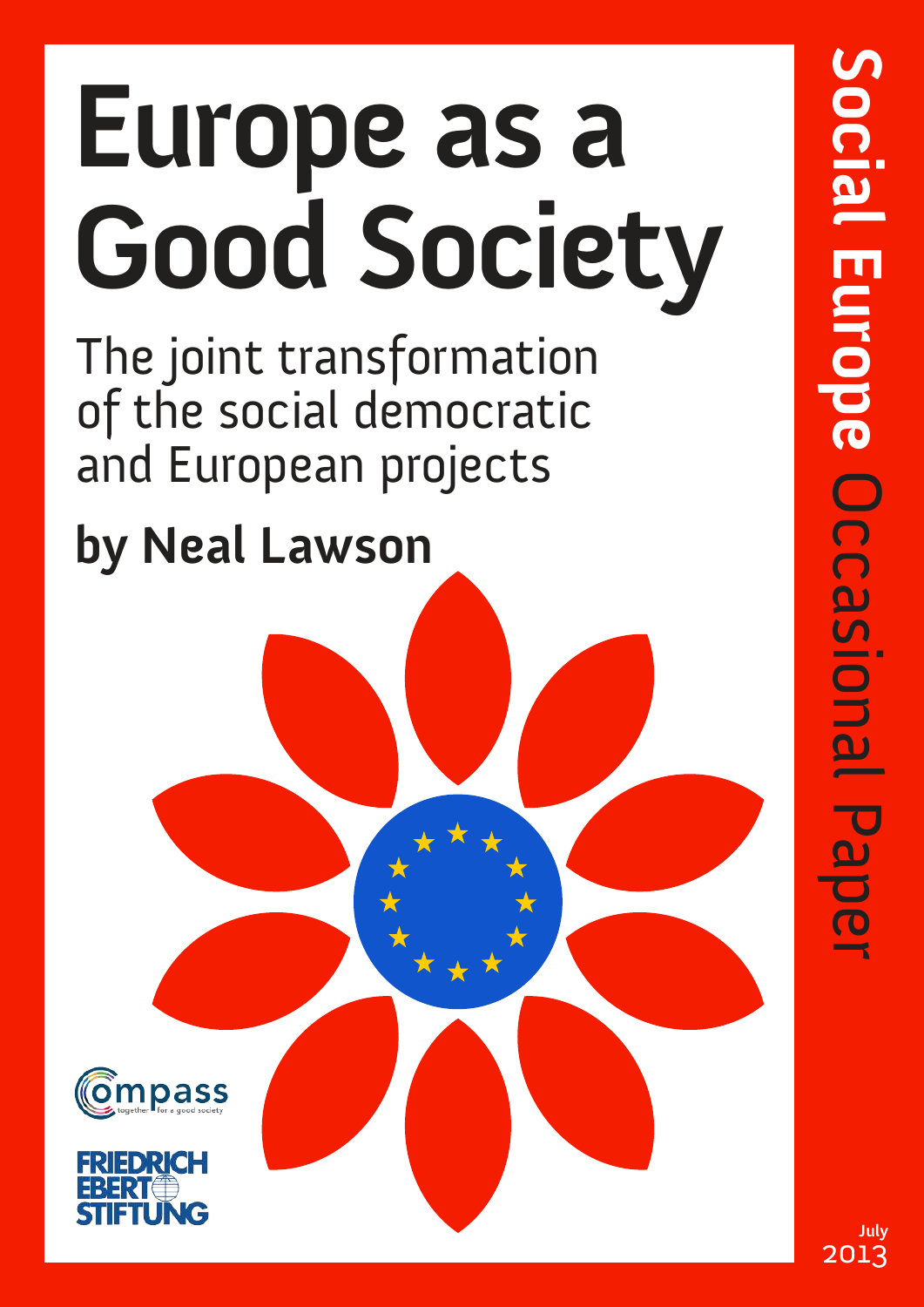*If we are capable of compassion yet at the same time powerless, then we live in a state of irritability.* 

### **Slawomir Sierakowski**

#### **Overview**

- *The European social model faces the twin and interlinked crises of Europe and social democracy.*
- *The crises are not temporary or cyclical but structural and existential.*
- *Reforming existing policies and structures may help address some of the symptoms of the crises but they will not address the deep-rooted causes.*
- *European social democrats are going to have to be much more daring and imaginative to save their project and the European project.*
- *A radical twin track strategy is required of meaningful economic reforms that change the balance of power between people and capital, creating jobs (in environmentally sustainable areas in particular), economic security and much greater equality across Europe. This should be allied to deep-rooted democratic changes to European political institutions to ensure legitimacy and accountability for the new project.*
- *The economic and political transformation of the European project must go hand in hand, democracy is only meaningful when it is about a different vision of society and a different model of political economy – a Good Society. Each round of economic policy change must trigger a deeper set of democratic reforms, thus legitimising a further set of economic changes, and so on.*
- *In particular a ten point Emergency Economic Recovery Programme should be enacted to include the socialisation of debt, the creation of Eurobonds and a Marshall Plan for Europe.*
- *Structural changes to EU democratic institutions must take place such as the effective formation of a European government via directly elected representatives. Such reforms should take place through a 'big bang' event and not and unperceivable process.*
- *Time is running out for social democrats. The demise of PASOK stands as a stark warning to all social democrats about the price to be paid for lack of radical and fast action.*
- *For the British Labour Party the economic and democratic policies outlined in this paper provide both a feasible and desirable way out of its European dilemma and the pressure building for an In/Out referendum. Only by advocating a different type of Europe, one that is both social and democratic, will Labour be able to push for a referendum that it can win and that would be worth winning.*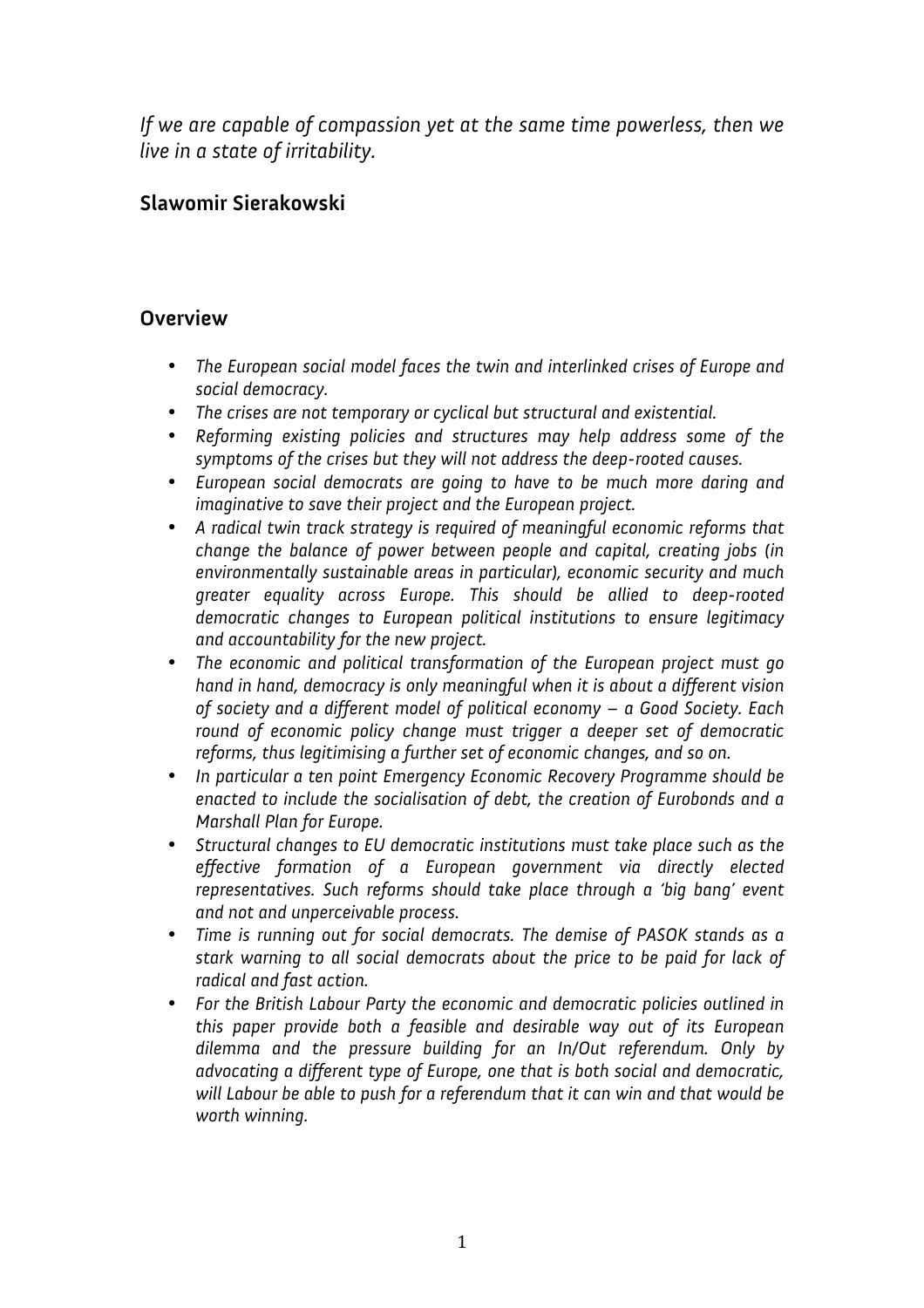#### **The Nature Of The Crisis**

Every time you look out from under the bed covers the crisis continues and in many ways deepens. It is a crisis that is multi-dimensional; a crisis of Europe and European institutions, a crisis of economy, society, politics, the planet and, of course, a crisis of social democracy.

Analysis of such a deep-rooted set of overlapping and self re-enforcing crises, let alone the search for solutions, feels daunting, even prohibitive. Politicians do what they feel they can but not what is needed. Some symptoms of the crisis are addressed but the underlying causes remain undisturbed. Nothing has changed in the regulation of finance since the crash. The banks are still too big to fail, derivatives are still many times world GDP and private indebtedness, especially in the UK, is still fantastically high. So people start to give up on formal politics. Even anger dissipates because anger requires the existence of a target that you believe could make things better. No one believes the political classes can do anything so there is no target to be angry at. It is a crisis of powerless in the face these multidimensional crises. European people have compassion but live in a state of irritability because of this gripping sense of powerlessness.

Given the scale of the problems we first have to be honest, things will probably get worse, possibly much worse. Second, we have to 'fess' up and humbly explain we don't have all the answers. Third, we must patiently accept and explain that solutions will be complex and will take time, possibly a long time, to enact. Fourth, we must show clearly that we have at least some ideas and critically, deeply held values. Finally, we must recognise that history is not at an end but neither is it necessarily on our side. Instead history will be on the side of those who have the necessary vision, ambition and perseverance to create an alternative or maintain the status quo. Are we, the social democrats and fellow travellers of Europe, capable of creating an alternative?

#### **The British Crisis**

From a UK perspective being positive is a tough ask. The rise of the UK Independence Party (UKIP) is a symptom of growing anti-Euro sentiment. Such political validity, in the polls and now real votes cast, triggers and legitimises the next wave of public hostility. UKIP are taking votes from all three main parties on the back of mounting economic insecurity and a profound rejection of the bland professionalization of politics. But Europe, in the minds of UKIP and its growing supporter base, is inextricably linked to immigration and therefore job insecurity, low wages and 'benefit cheats'. It is a toxic mix. In their promise of getting Britain 'out of Europe' (as if such a feat were geographically possible) UKIP speak to the emotional wounds of anxiety and injustice felt by many communities and do so in a language and style that connects. People feel positive about backing them, unlike the other three main parties who gain support as 'the least worst option'.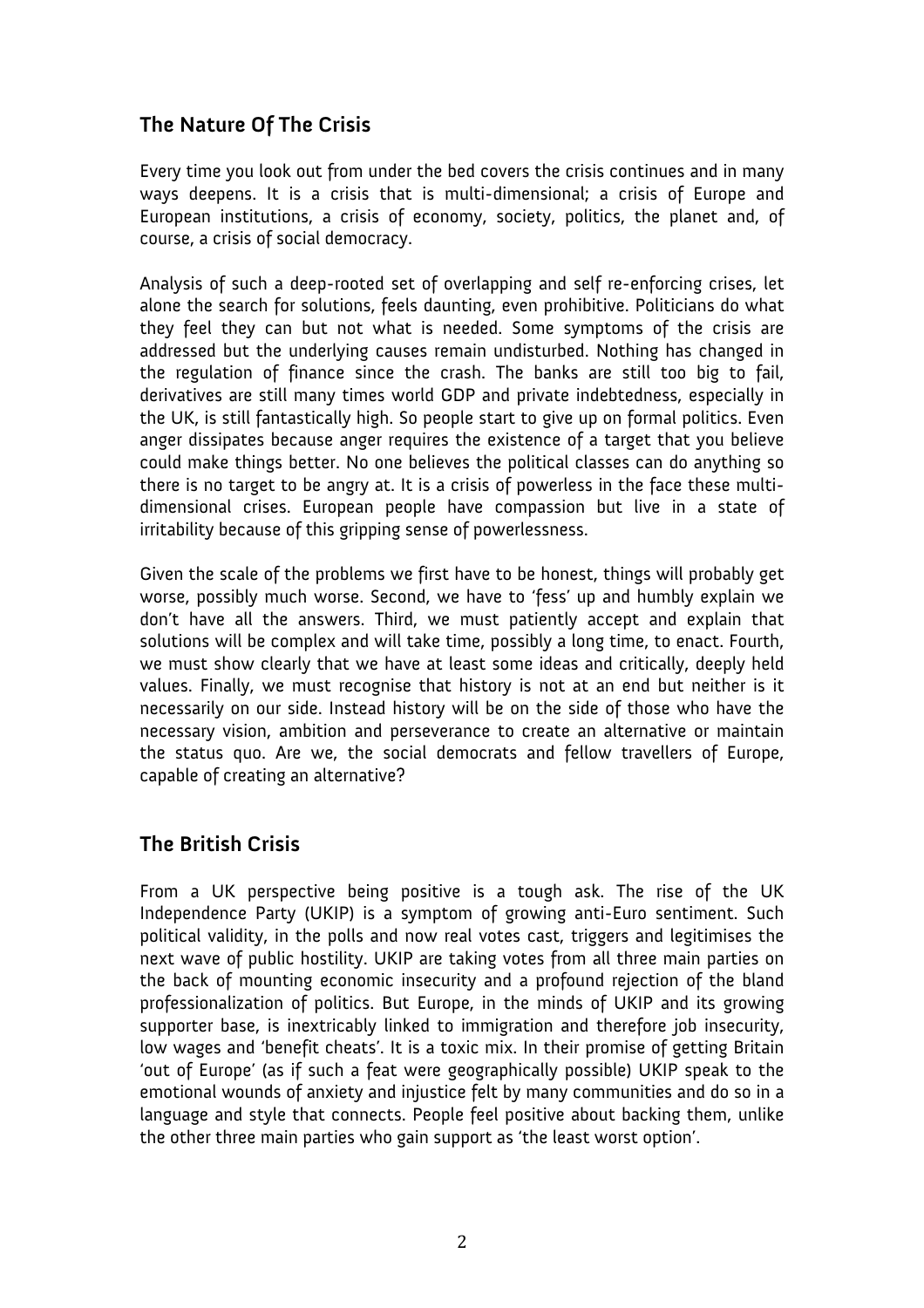UKIP received 24% of the vote in recent English county council elections and are as high as 18% in one recent national poll – a poll that incidentally put Labour on 34% (down 4%), the Tories on 28% (down 4%) and the Liberal Democrats on 11% (down, yes you guessed it, 4%). UKIP support could melt in the early summer sun but it feels like the tide may now be turning against the old party machines. At the European parliamentary elections in 2014 UKIP are widely predicted to win the biggest share of the vote and could end up with a large block of seats in Strasbourg/Brussels. In a UK general election, because of our majoritarian voting system, they are unlikely to win any seats but this will just fuel the growing rejection of democracy and resentment against the mainstream parties. And while they split the right's vote they drag the whole tenor of the national debate into a reactionary, dark place. Without a single MP they are now, along with the relentless anti-European propaganda of most of the tabloid press, the key shapers of the British national political debate.

In the UKIP wake two Conservative Cabinet members have felt emboldened enough to come out and say they would vote to leave the EU in an in/out referendum. David Cameron is trying to allow a paving bill for the promised referendum if they win outright in 2017, just to head off the rise in UKIP support and quell the mood of rebellion on his own backbenches. One ex Tory Chancellor, Lord Howe, has said David Cameron has lost control of this party on the Europe question. What is clear is that appeasement of the anti-Europeans isn't working. This is an emotional mutiny not merely a policy disagreement.

It is unsurprising in this context that the British Labour Party has little that is positive to say about Europe and hopes Tory splits will do their work for them. Labour, in most part, is instinctively pro-European but feels unable for electoral reasons to live out such conviction and refuses to acknowledge past shortcomings. An acid test of their ability to learn from the past is their attitude to a Financial Transactions Tax (FTT), which they still oppose because they remain wedded, in essence, to the old economic model of trickle down from the City of London. Despite the crash of 2008 and the social carnage that has followed, the overwhelming desire is simply to hit the rewind button with just a few tweaks of old policy. What Labour cannot bring itself to say is that the economic gains of the last few decades were built on sand. Wealth was an illusion of debt and financial smoke and mirrors and that any promised return to such unreality must, by definition, be unreal. Labour cannot say the problem was not enough regulation and it cannot say the problem was not enough Europe. For Labour Europe is still 'another place', not our shared continental home through which we must build collective solutions to our shared European problems.

But despite all this, the right-wing Eurosceptics in the UK and elsewhere are right, on their terms, to reject the Union of Europe. That is because Europe does indeed carry the potential seeds of planning, regulation and cross-national solidarities necessary to put capitalism back in a social cage - much as it did after 1945 for three decades in a remarkably successful pan-continental venture of peace and growing equality. The fact that for the last three decades the EU has been embedding a free-market economic model, which created the crisis, does not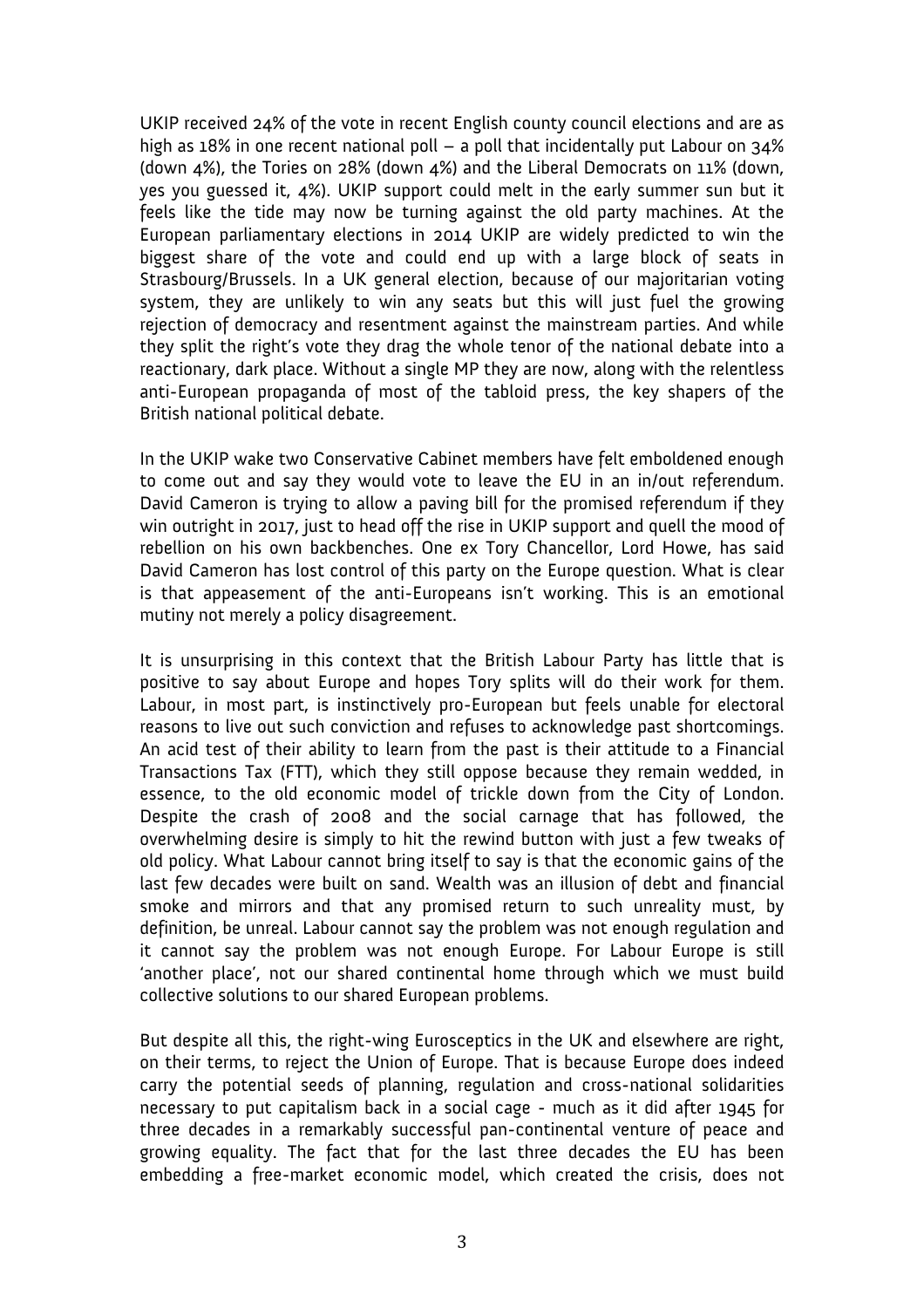negate the feasibility or desirability of a return to that successful post-war formation, albeit in a modernised and radicalised form. While this possibility exists the right will vigorously fight it but will the left fight for a socialised and democratic Europe?

The British Labour Party is beginning to feel the squeeze of UKIP and a Conservative Party now aggressively pushing an In/Out referendum. It is hard to be on the side that denies the people a vote. Ultimately it has to be the wrong side. Europe will eventually thrive as a peoples project but inevitably die if it remains an elite project. Labour must change the terms of debate; not between 'this Europe' and exit, a Europe of austerity and free markets, but between a Europe that is properly social and democratic and exit. But to get to that point, and do it fast, Labour must face up to the crisis of 'this Europe'.

The UK and Labour, while suffering from a particular malaise, are far from alone. Nowhere in the western world is social democracy thriving. Quite the opposite! Despite the biggest crisis of capitalism since the 1870s it struggles everywhere. It is in opposition in Germany, Spain, Portugal and Sweden and where it is in government or coalition, such as France, Denmark and Italy, it is in meltdown. In some places, notably Greece, social democracy no longer exists as a viable political option. From government to oblivion in just two years! This is the fate of social democrats that will be replicated in other nation states unless real change happens.

This is because the underlying purpose of the European and social democratic projects are in existential crisis, not a temporal or cyclical crisis but a crisis of being. Let us be crystal clear: Europe has no future based on the project for which it was built nor in the manner in which it was built and neither has social democracy. Let's take each crisis in turn.

#### **The Crisis Of Europe**

Modern Europe was built primarily to avoid further military conflict and the insecurity and political extremism that led to it. To paraphrase Mrs Thatcher, the economy was the means the goal was to avoid war. Economic integration would make profit from violent land grabs pointless. As time wore on and the threat of war did indeed disappear the technocratic means of building the Union were deployed not in the pursuit of economic and cultural integration but increasingly in the pursuit of neoliberal goals through neoliberal means. Hence, the great stabilising, unifying and humanising experiment of Europe has ended up promoting economic, social and political insecurity. In the UK it promotes reactionary populism in the form of UKIP, in Greece a more sinister political formation in the shape of Golden Dawn. These are just the early signs of looming political and social decay resulting from prolonged economic crisis. Europe is now creating the very conditions it was designed to avoid.

Without a set of economic policies to promote security across the EU and with no democratic legitimacy Europe is now a project built on the wrong foundations that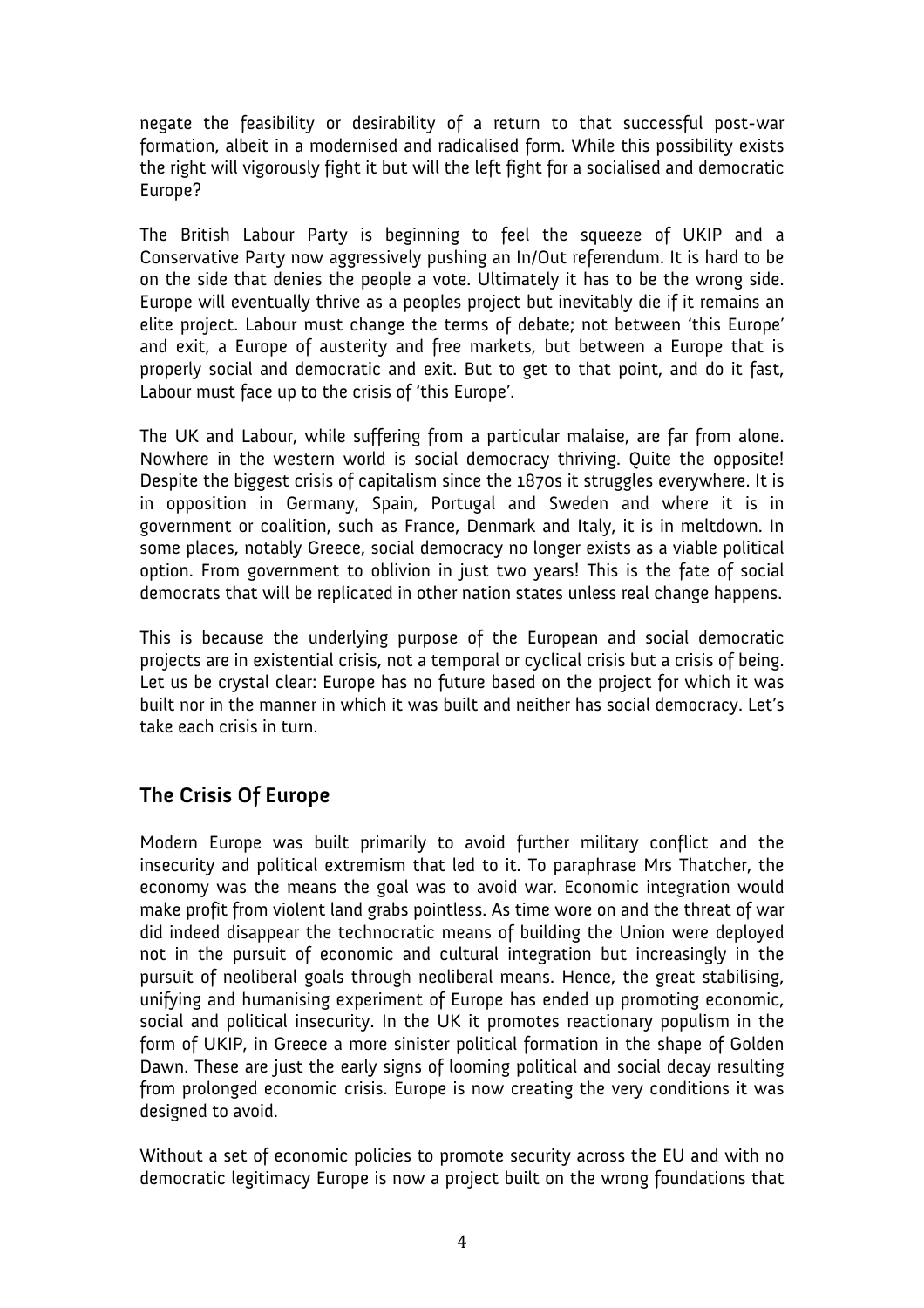knows only technocratic fixes to continue the quest to do 'the wrong thing righter'. The design of the EU institutions since 1992 in particular has led to the creation of a 'shadow state' of unelected and unaccountable people and bodies who oversee an economic system run for finance not for people. $^1$  With the market setting interest and exchange rates democratic accountability has been going steadily backward.<sup>2</sup> The European Central Bank (ECB) is established in a way that purposefully denies the ability to act on behalf of the people of Europe and with a budget of less than 1% of GDP the Union has no means to express solidarity between nations. Such wrong means for the wrong ends were crystalised in European popular imagination over the imposition of technocratic administrations in Greece and then Italy and then the unbelievable humiliation of Cyprus over the terms of their bailout. This European shadow state, like the GIs in Vietnam, burns the village to save the village. With 26 million unemployed, youth unemployment surpassing 50% in some democratic nations and falling living standards everywhere (except for the elite who caused the crisis) it is clear that reform of this broken model is hopeless. It is honourable of the IMF to now say they got austerity wrong in Greece but it will be a message of little comfort to the Greek people. Today only the transformation of the European project will suffice.

The April 2013 a Eurobarometer poll found Euroscepticism soaring with lack of trust in the EU as an institution rising sharply to 72% in Spain and 69% in UK. National democracies are being subverted without being replaced by any form of European democracy. As Colin Crouch has written, we live in an age of post-democracy in which the trappings of formal democracy continue, such as open elections and the formation of administrations but nothing really changes – profit, privilege and power stay in the hands of the elite.<sup>3</sup> Decisions are made 'elsewhere' by an elite to serve only their interests. The globalisation of capital, arguably pursued in the name of integration has removed corporations from national democratic accountability and is now fatally undermining the legitimacy of the Union. The weakness of European democracy is that it has failed to develop in a way that could anchor companies in the societies they profited from. Corporate blackmail to go where taxes and regulation are lowest has trumped public interest. North is now set against South. The collusion to different degrees between social democrats and capital to deliver the impossibility of fairness from free market growth has ended in disaster.

The one moment in which it seemed like it was possible to challenge the elites and neoliberal orthodoxy was when George Papandreou proposed a referendum of the Greek people to decide whether to continue with austerity. It sent an electric charge through the dying body politic of Europe but it was too late. The politicians were too weak and the elites forced him out of office for his impertinence of trying to let the people in.

<sup>1</sup> See http://www.dw.de/european-shadow-state-faces-growing-resistance/a-16720690

<sup>2</sup> See http://www.opendemocracy.net/openeconomy/ann-pettifor/eurozone-crisis-whatway-forward 

<sup>3</sup> See Colin Crouch *Post Democracy*, Polity, 2004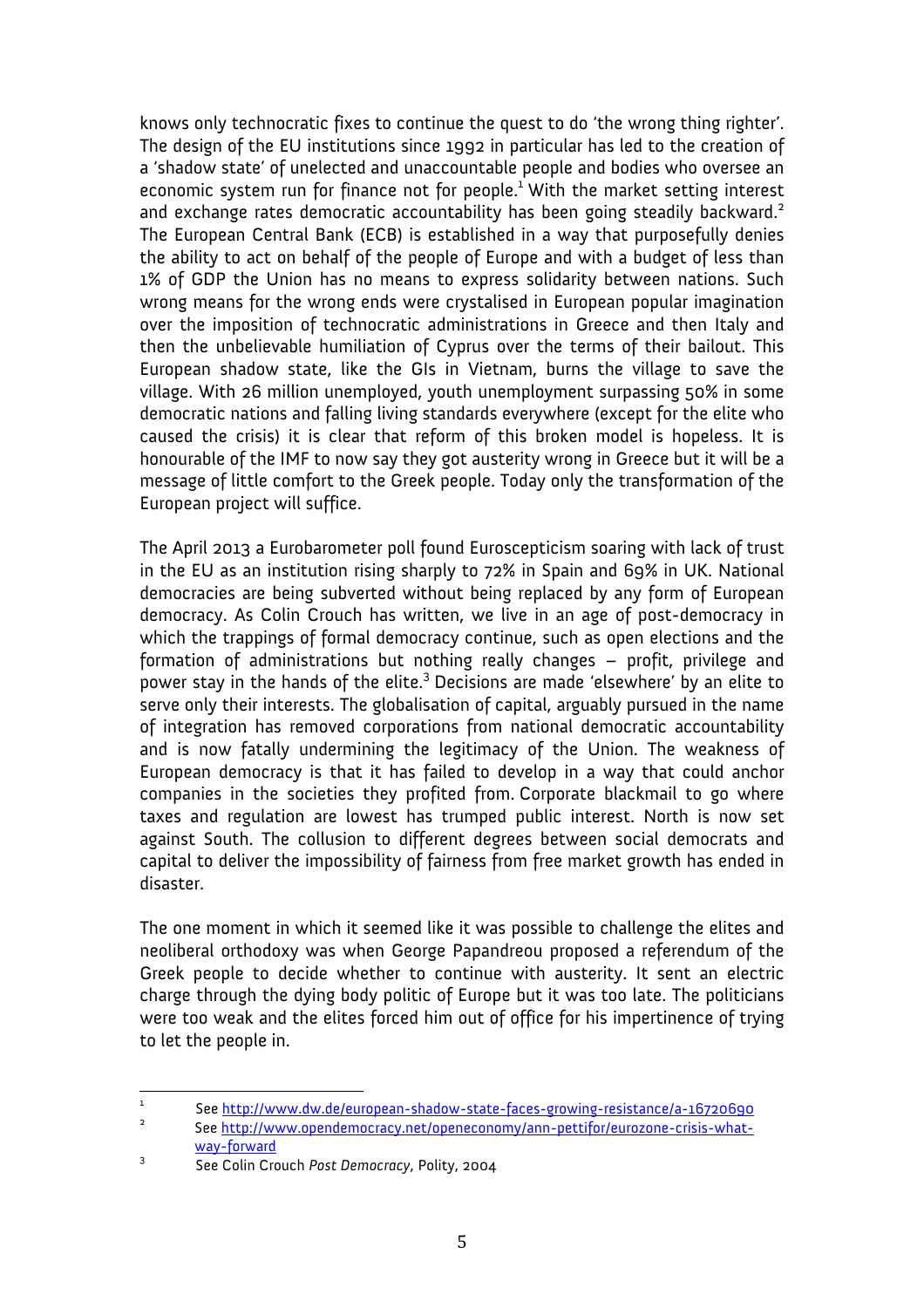#### **The Crisis Of Social Democracy**

This separation of politics and power takes us to the crisis of social democracy, a crisis no less relenting. Like Europe it is a crisis not just of 'what' but 'how'. The 'what' is about the world we want to create. In a previous world of scarcity the imperative for social democrats was to put food on the table, shoes on our feet and a roof over our heads. By and large, in absolute terms, this project has been completed in Europe. But capitalism did two things while social democrats basked in the glory of their post war 'victory' over them: capitalism went 'up' and it went 'in'. It went up to the level of global flows over which individuals, parties and nation states had little or no control and it went 'in' to our psyche through the phenomena of turbo-consumption.

National macroeconomic levers could no longer be pulled to the same effect, as François Mitterrand found to his cost when he sought unilaterally to reflate the French economy out of crisis in the early 1980s. And capital's unending quest for new markets drove more and more members of the popular classes onto the 'hedonistic treadmill' on which they could only compare themselves negatively with their social superiors rather than valuing solidarity with their social equals. The good life was no longer to be collectively built but individually purchased – the worker's TV screen could never be big enough nor thin enough. The struggle was now fought out on the high streets and shopping malls across Europe – incidentally in the same cloned, chained and franchised shops. Social democracy could only hold out the promise of more stuff – enough would never be enough. Over time and in the face of an overwhelming cultural onslaught being lonely shoppers began to shape our daily lives and eventually our hopes, fears and the field of our political horizons. The very act of being consumers and not citizens fatally undermined not just notions of the public good but the necessary social solidarity to achieve it.

It meant that as capitalism broke away globally social democrats could no longer will the means through wage bargaining and state generosity to provide more material goods and services – which has become the primary goal of all establishment politics. Not only could the globetrotting corporations not be taxed but the people also wanted to spend their money as private consumers not as public citizens. Where social democrats intervened, as with tax credits in the UK, it was done by stealth to prop up private spending and subsidise the wage bill of the rootless corporations. The gap in individual and governmental purchasing power was made up by borrowing until, of course, the whole thing crashed in 2008. So the state was being largely bypassed but only until the crash happened, when only it could clear up the mess. But in so doing the state bankrupted itself – economically and politically.

The left that has come out of the crash in a much worse state than the right. The people never trusted the capitalists to do anything but maximise their profits (even recklessly) but they expected social democrats to apply the brakes to capital accumulation, not hit the accelerator. We were found out helping the wrong side and hurting our own side in the process. In a post crash world the right have decisively taken the advantage by maximising and exploiting the social, economic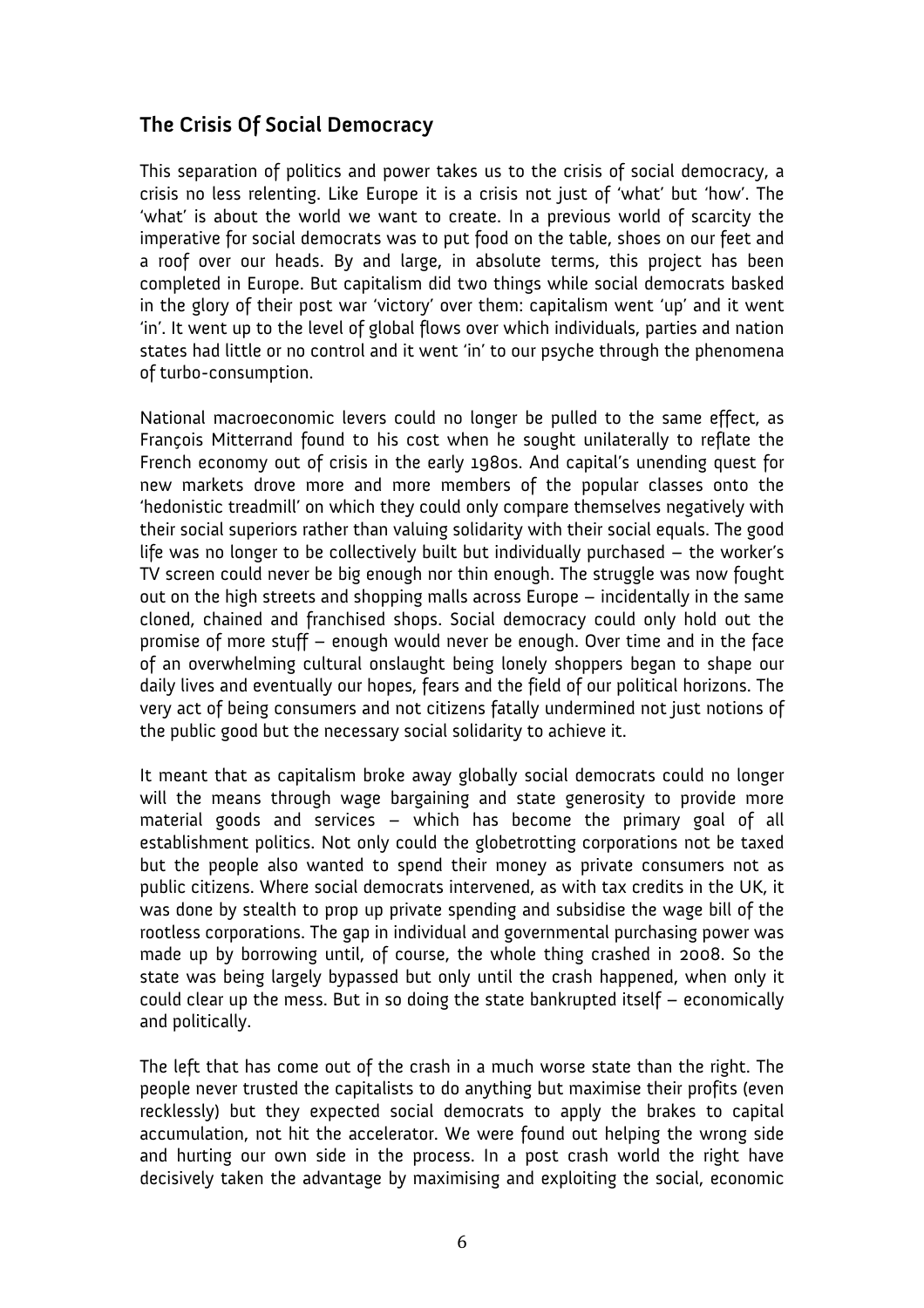and environmental chaos to push the market even further into the state and into our minds. The electoral price for social democratic collusion with free market economics is now being paid – possibly in existential terms.

The tailspin of social democracy is also caused by the decline of the nation state – or rather the medium-sized nation states of Europe in comparison to the global economic powerhouse nations of the USA, China, Russia, India, Brazil etc. This is no longer the 1950s; no one makes British cars for the British market any more. Social democrats have yet to truly face the fact that we live in an interdependent world in which we are better off together working with our neighbours if we are to have any ability to shape and influence the world.

This crisis of 'what' then tips into a crisis of 'how'. Social democracy was a product of a mechanical and industrial age and as such its operating mode is that of the machine. If enough party workers went out and knocked on enough doors, enabling the election of enough MPs, then social democracy would be delivered by pulling the right levers from on high. If mistakes were made, different levers would be pulled in a different order next time. The party, the state and democracy were simply the means to the end of control. It is a style of politics that is technocratic, managerial and paternalistic.

But the industrial age has given way to the digital age. It is Facebook and not the factory that defines our cultural reference points. A culture in which people expect to be heard and to have many different identities, to join a variety of groups as they see fit, when they see fit. The 'one leader, one party' blind obedience of social democratic culture cannot be squared with this emerging worldview.

Social democrats are going to have to take a more humble role in the future of national and European politics as necessary but insufficient agents for change, leading broad alliances of political parties, movements, organisations and groups to act as countervailing forces to capital and its various interests. Vertical party structures are going to have to find a way of connecting with the new more horizontal, democratic and egalitarian forces. In the UK they manifest themselves as UK Uncut, Citizens UK, 38 Degrees, Transition Towns and a myriad of other grassroots formations that have their equivalents the continent. These formal and the informal political structures will meet their fate together because they need each other. The new informal groups need a governing project and the old social democratic parties need to connect to new sources of ideas and campaigning vitality.

In particular they must meet their joint fate by rejecting the preposterous notion that everyone can win the competitive battle to export their way to recovery – not least on the basis of low wages, low taxes and vanishing regulation.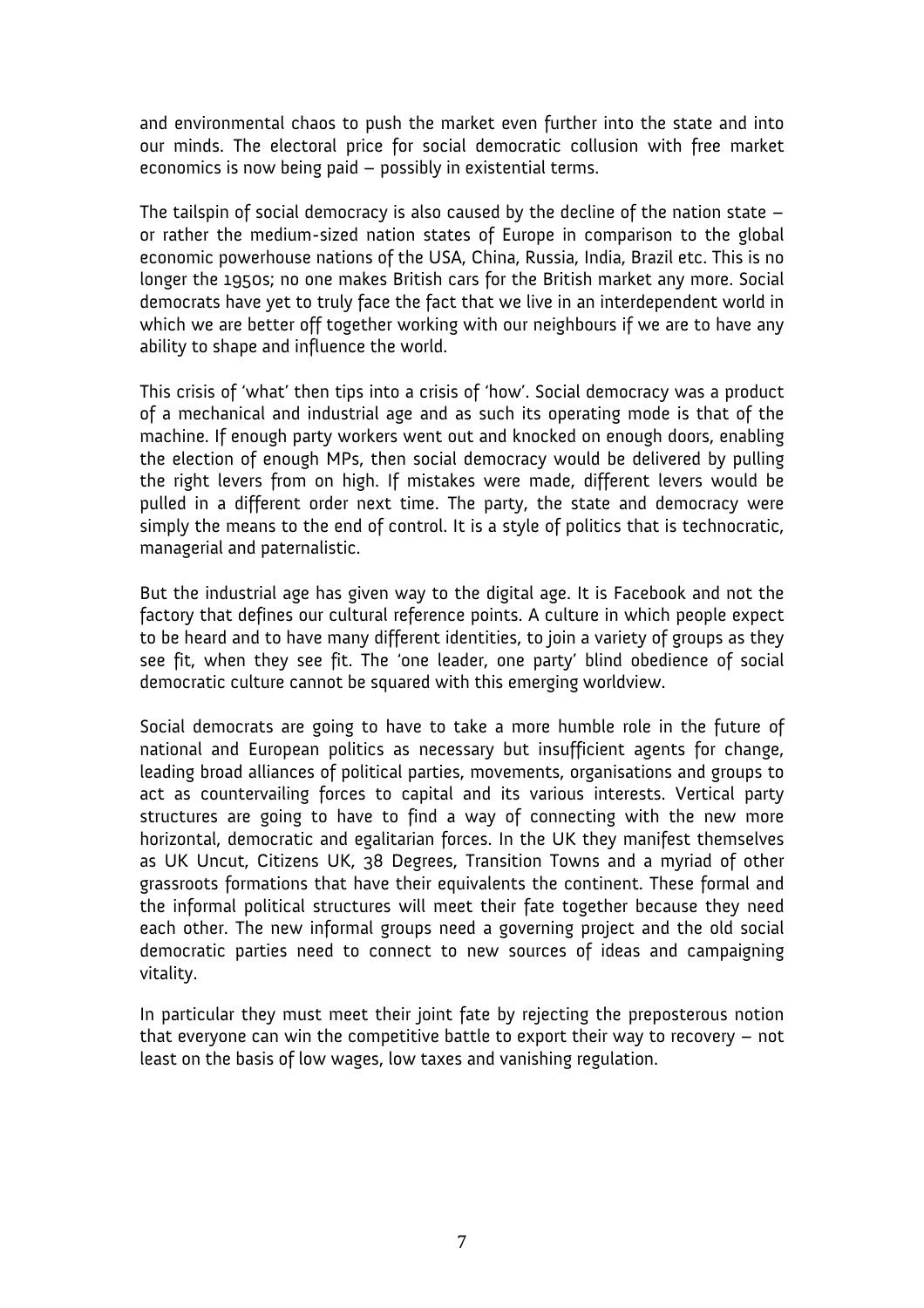#### **The Strategy For A European Good Society**

The transformation of social democracy and the European project are going to have to happen in tandem because one cannot happen without the other. The values of social democracy, solidarity and equality, have never and maybe will never be more necessary. But equality of exactly what and how we secure social solidarity need to be urgently addressed and can only be done so within the European context. Europe, for all its deep faults, is still the world's leading hope for civility and humanity. It is the place that holds out the best possibility for a polis that can act as a counter to the power of financial and corporate flows. Europe is the crucible in which the form of our humanity will be moulded and shaped. Yes the local, national and global matter but without a Europe that is as social as it is democratic there is much less hope.

The transformation of the European and the social democratic projects must start with the question: what is a good life and a good society? Only by understanding and answering those questions can we build the political formations to enable such a society to exist.

A good society is not a world in which we value things we didn't know we wanted bought with money we don't have to impress people we don't care about. It isn't a world in which we are willing and competitive slaves to the cult of more with little regard for the way it dehumanises us socially just as it destabilises us environmentally. Instead a good society is built on the profound belief in our shared and equal humanity and the transformative potential not just of every person but of society itself. The goal is to realise and not frustrate our compassion. So our good society must make the world much more equal, democratic and sustainable. It is this transformative capability of the people by the people, for the people that the social democratic and European projects must now be turned into.

Social democrats must offer a richer vision of a good society, a vision that is about autonomy in its deepest sense; being creative and having the time to not just be a worker and a shopper but a citizen, friend, volunteer and family member – the opportunity to shape your world as you see fit with the people around you. We must be able to answer the question: what is it to be fully human in the  $21^{st}$ century? If the right offers private liberation through free markets social democrats must offer public freedom through democracy.

With such a goal in mind, the separation of power and politics means a solely reformist agenda for the intertwined European and social democratic projects will no longer do. Instead a profound set of democratic means have to be combined with a profound set of democratic goals to create the behaviour mode and the direction of travel towards a good society.

The problem, of course, is that we have to start this different journey, by different means in a different direction, from where we are now. We have to solve the crisis, transform the vehicle and change its destination while it moves in old ways in the wrong direction. In short we must address the symptoms of the crises of Europe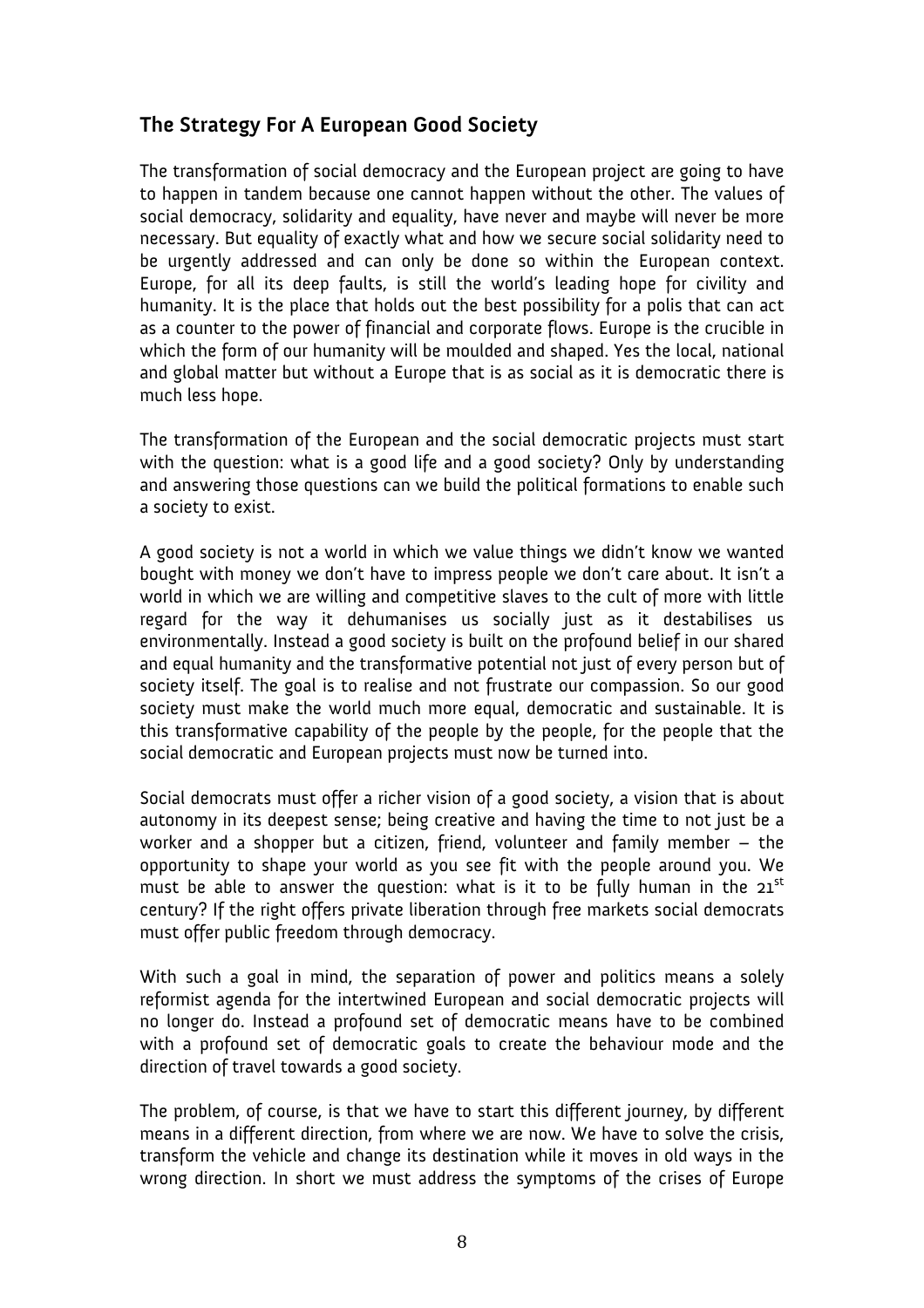and social democracy while we deal with the causes. This is why the struggle isn't easy and this is why politicians facing short-term electoral tests refuse to face up to the challenge.

The strategy must be twin-track: developing policies that will actually make a difference to people's lives here and now to show them that change is possible, while at the same time transforming the democratic culture and structures of Europe so that new transformative powers can emerge - which are themselves democratically shaped and enacted by and for the people of Europe. So it is not just the democratization of existing or new institutions that is the challenge but enabling the democratic potential of the people of Europe to build and rebuild their common home – at work, in public services and through their communities.

It is this strategic iterative process that must be developed, of action and accountability that makes possible new democratic powers to overcome the elites who currently rule. As the saying goes 'we must do today so that tomorrow we can do what we cannot do today'. We must lift the restrictions on us and enable power and politics to be reconnected.

#### **Policies For Sustainable Recovery**

The starting point has to be a new form of economy. Ann Pettifor describes the purpose of the European economy in this rather elegant way:

*A well-designed economy provides an outlet for human creativity and meets humankind's deep desire to work. It exists to nurture and protect the young, the vulnerable and the old – not just the fit and affluent. It helps a society meet and deal with major adversities such as climate change; and it enhances the pleasures of life for all those that live within it*. 4

With such a vision in mind, the first priority is to end austerity and start the process of reconnection. What is required is an *Emergency European Recovery Plan* based around:

- 1. The collectivisation of European debt to help ensure stability, spread risk and dilute the influence of financial markets.
- 2. It is critical therefore that the moral hazard of banks that are 'too big to fail (TBTF)' is overcome. There must be full break-up of the banks, with a clear separation of retail from investment/speculative banking, and any bank that is TBTF must be diminished in size.
- 3. A self-funded bank bailout scheme so that a future financial crash can be avoided or endured with minimal costs to the public.
- 4. The introduction of a Financial Transaction Tax to minimise wild risk taking

<sup>4</sup> See http://www.opendemocracy.net/openeconomy/ann-pettifor/eurozone-crisis-whatway-forward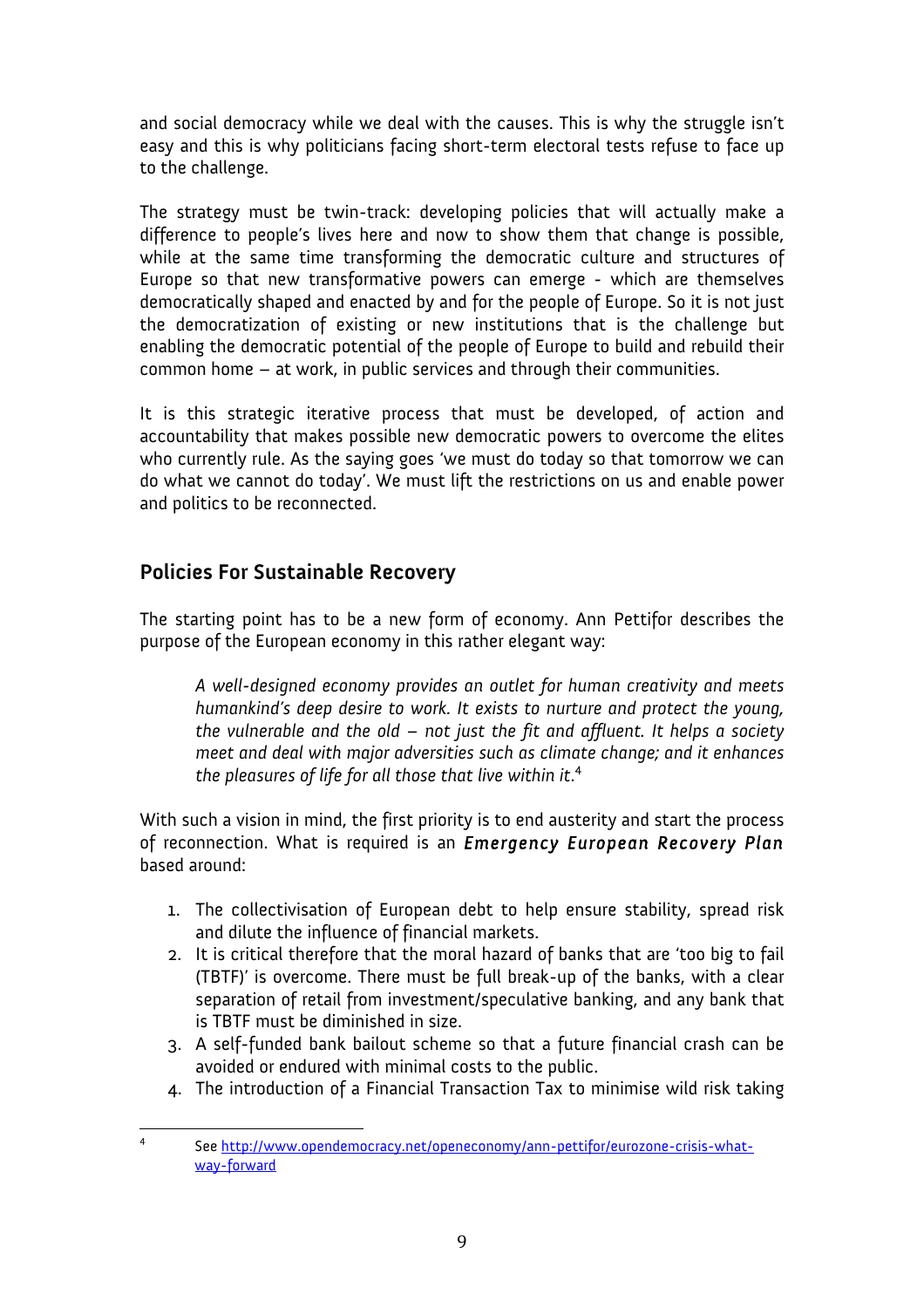and secure funds for social welfare.

- 5. The creation of Eurobonds for green infrastructure investment to get the European economy moving again while lowering the throughput of raw materials and carbon emissions. Such a policy has the benefit of creating jobs where people are, diminishes the push and pull factors of migration and reduces the costs of the welfare state.
- 6. Such a European Green New Deal would need to be the central plank of the kind of Marshall Plan for Europe being developed by the German Trade Union Confederation.<sup>5</sup>
- 7. The creation of a European integration fund to help subsidise migrant workers.
- 8. Raising real wages for low- and middle-income earners through a European minimum wage and eventually a 'Living Wage'.
- 9. A level playing field on corporation tax so that corporations cannot blackmail governments into low tax and spend regimes and the end of European tax havens for similar reasons.
- 10. The reintroduction of capital controls to enhance economic stability.

#### **Policies For Economic And Political Transformation**

Alongside these shorter term measures to stabilise the European economy and start the process of building public confidence that change can happen we are going to need a longer term vision of 'what' and 'how' for a new Europe. The two must be linked and centred on the key theme of democratisation. Indeed, just by asking the question 'what is Europe for?' we can start the process of building a positive new continental polis.

David Schweickart, the American mathematician and philosopher, provides possibly the best contours of a new economic paradigm for radical social democrats. $^6$  In a paper called *Economic Crisis: Culprits, Causes, Solutions* Schweickart says:

*To my knowledge there does not exist a single comparative study that finds the authoritarian (i.e. capitalist) model superior to the democratic one.* 

He goes on to outline the key features of a type of market socialism, a political economy which retains competitive markets but ownership is in public hands and control is socialised. These key features are the democratisation of labour through worker self-management and the democratisation of capital through a capital assets tax, which would eventually replace corporation tax, to allow public investment in the economy and therefore an emphasis not just on private returns but a balance between rich and poor, the regions and the planet. One element of the democratisation of finance must be the restructuring of the ECB as a publicly- 

<sup>5</sup> See http://www.social-europe.eu/2013/05/a-marshall-plan-for-europe/ 

 6

See his *After Capitalism Economic Crisis: Culprits, Causes, Solutions*, Keynote Presentation at Semana Economia Cooperativa, Barcelona, Spain, June 30, 2009, David Schweickart Loyola University Chicago.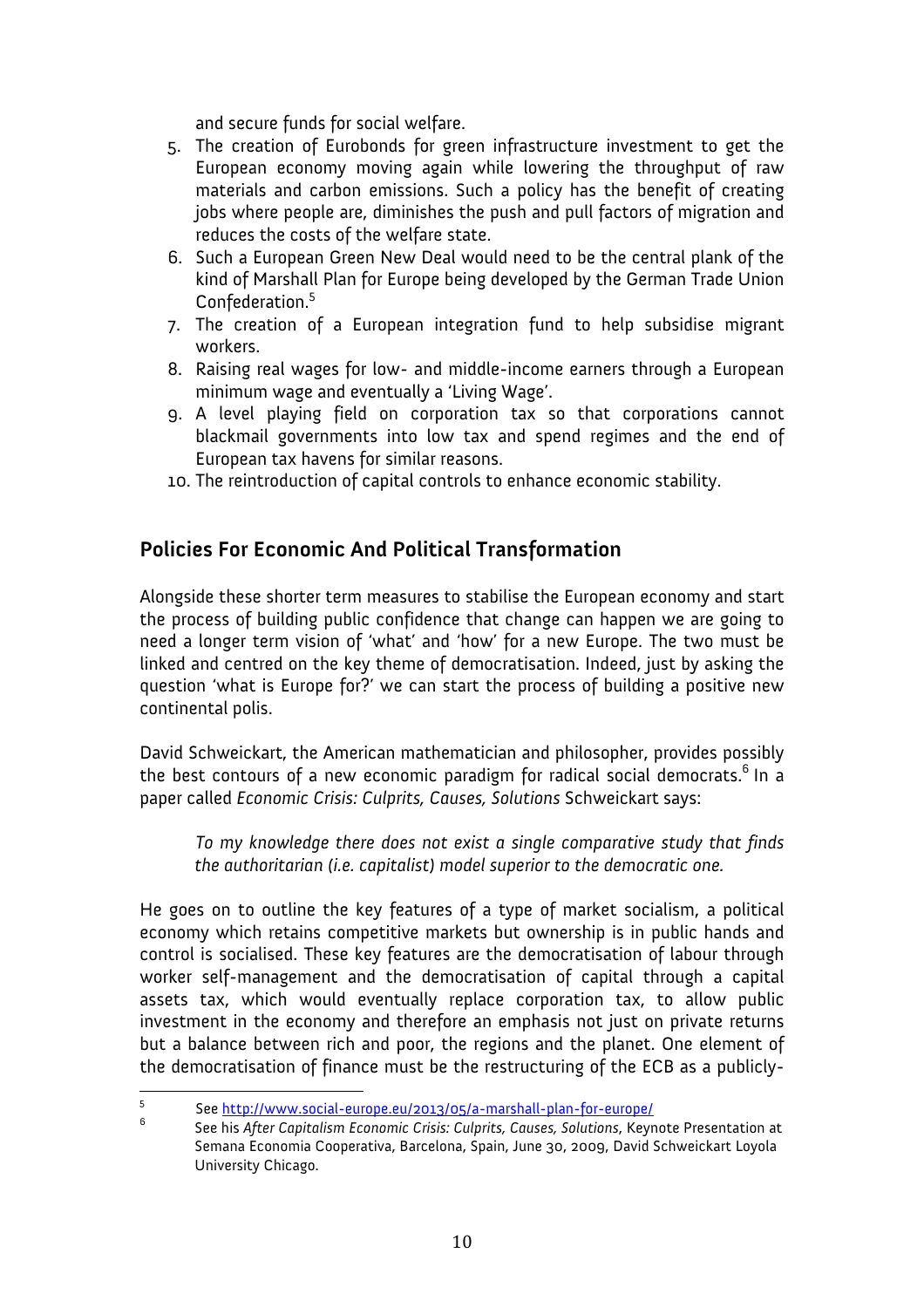backed central bank, one which can act as lender of last resort to invest in people and the infrastructure they need to lead civilised and dignified lives. In time tax and welfare powers must be pooled and integrated but this can only happen alongside much deeper democratic legitimacy.

Such economic democracy will help build indirect political power by making workers more influential while diminishing corporate and private lobbying might. But we need to transform institutional political power too in terms of direct or assembly democracy, representative democracy and what we might call 'monitoring democracy' through scrutiny. Europe must be owned by the people for the people. Europeans must live and feel the power to act and to change if Europe is to mean anything.

Brendan Simms makes the telling point that further integration cannot be viewed as an unperceivable *process*, a Europe built on invisible stealth but an *event* in the style of the successful historic unifications of the UK and the USA. It is in the pursuit of such a *democratic event* that Labour in the UK and others can justifiable resist the call for an in/out referendum on Europe as it is. Instead they can develop the options for a number of deep-rooted political reforms and then hold a referendum across the whole of the Union, the decision being to either go ahead in a new solidaristic and democratic fashion or break Europe up as a free trade free for all. Such features of a new democratic settlement, Simms argues, would include: an elected executive president, a legislative assembly elected by all the people of Europe and a Senate representing the member states.<sup>7</sup> Steven Hill has suggested a two-chamber structure – a directly elected chamber and an indirectly appointed chamber.<sup>8</sup> There are many possibilities to discuss. Democracy cannot be endlessly postponed. The people must be sovereign. But the need for real democracy demands real alternatives to vote on.

Of course the creation of a realm of popular European public affairs will not be easy – borders, cultures and language will intervene. But no one can say there isn't popular widespread and pan-European objection to the elites and the policies of austerity. Social movements like Occupy and *Los Indignados* (the outraged) have helped present an alternative through old forms of protest and the adoption of new social media that easily transcends borders. New entities like Finance Watch $^{\rm 9}$  have sprung up quickly to fill at least some of the gaps in information and influence across Europe. And the point is both trite and telling but Europe can come together over events like the golf Ryder Cup, when the British cheer the Germans and the Germans cheer the Spanish and everyone knows the common enemy is an American culture that is alien to the social market model.

<sup>7</sup> Brendan Simms, Can Angela Merkel forge a United States of Europe? *Evening Standard.* 29<sup>th</sup> April 2013

**<sup>8</sup>**  See http://www.social-europe.eu/2013/06/europes-democracy-deficit-putting-somemeat-on-the-bones-of-habermas-critique/

<sup>9</sup> See http://www.finance-watch.org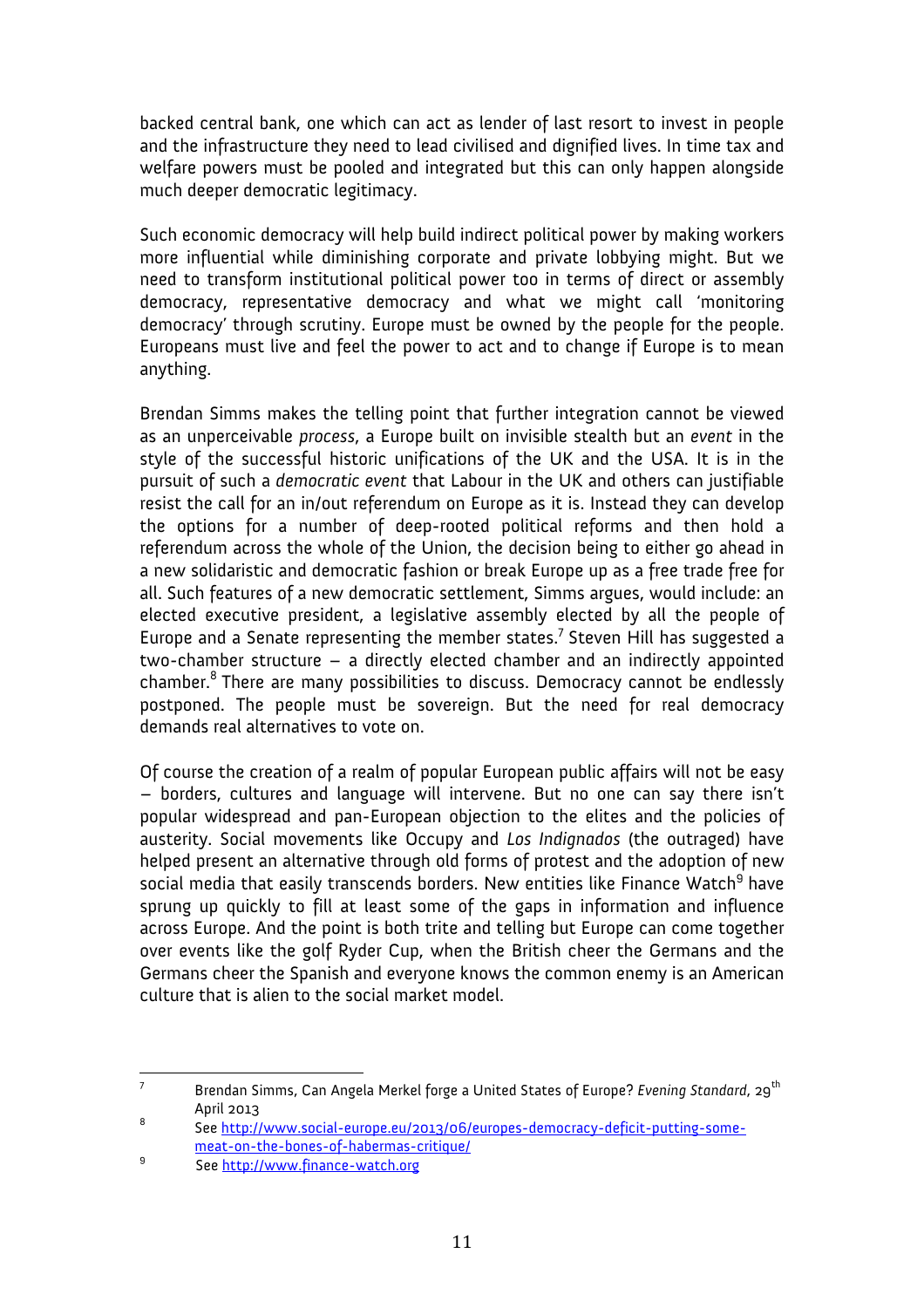#### **Conclusion**

We live in a utopia, the problem is it's not our utopia but that of the new right, the people who dared to dream and had the audacity and perseverance to create their world in an era when social democracy was dominant. Central to their dream is a free market Europe – without borders but no social, democratic or environmental controls either. They show us what is possible but only if we dare to dream, are equally audacious and show at least the same levels of perseverance. With every passing day it becomes clearer that tweaking the old social democracy won't work nor will patching up the old European project. The Europe of the elites is finished. The only future is a Europe of its citizens. Doing the same thing expecting different outcomes, as Einstein told us, defines insanity. Surely we social democrats cannot be insane!

**Neal Lawson** is Chair of Compass, the good society pressure group, and was author of *Europe and the Good Society: After the Crash* with Thorben Albrecht, Head of Policy and Strategy at the SPD.

He would like to thank Robin Wilson and Jon Bloomfield for their comments on the paper and the participants of the FES inspired seminars on the Good Society in Lisbon in February 2013 and Budapest in April 2013.